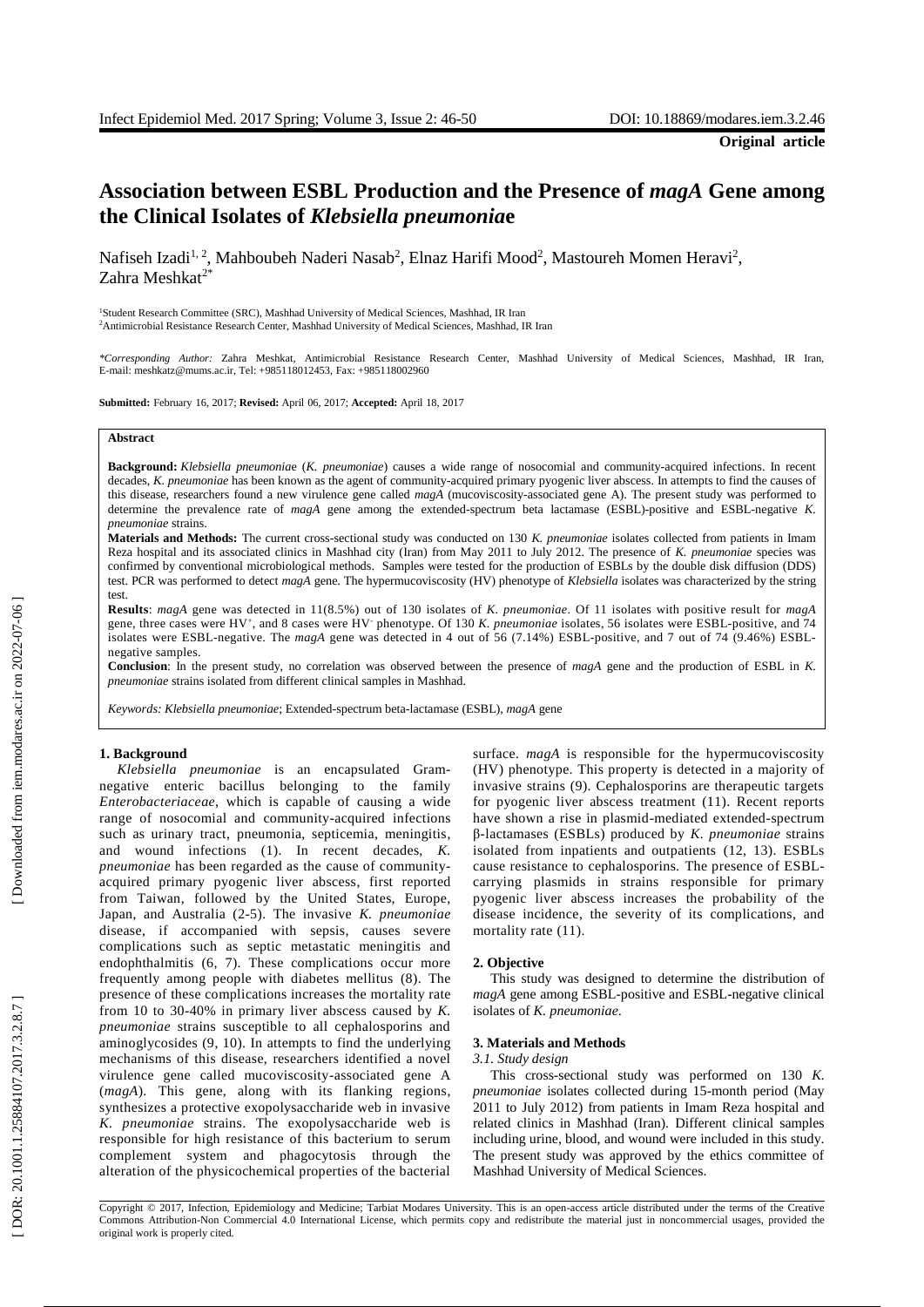# *3.2. Organism identification and ESBL detection*

After growth on blood agar and Mac - Conky agar media for 48 hours at 37° C, the presence of *K. pneumoniae*  species was confirmed by conventional microbiological methods including catalase and oxidase tests and culture on TSI (Triple Sugar Iron Agar), SIM (sulfide-in dolemotility), LIA (Lysine Iron Agar), urea and Simon citrate media (14 ). Samples were tested for the production of ESBLs using the double disk diffusion (DDS) test (15 ) . The reference strain *K. pneumonia* e ATCC 700603 was used as an ESBL -positive control.

## *3.3. String test*

Hyperviscous phenotype is characterized by the formation of elongated (>5 mm) mucoviscous strings when a loop of colony is picked up from a plate. This phenotype is considered as string test positive ( 9 ) .

## *3.4. DNA extraction*

Two or three colonies of bacteria were suspended in 500 µL of distilled sterile water. Suspensions were heated at 100°C for 15 minutes and centrifuged at 4696 g for 10 minutes. The supernatant was transferred to a new microtube and stored at -20°C.

# *3.5. Detection of magA gene by PCR*

A fragment of 303bp *magA* gene was amplified by specific primers: forward 5'-GCCGCAAATACGAGAAGTG-3' and reverse 5'- TTCCCACTCCCTCTCCAAG -3'(This study). The PCR mixture with the final volume of 20 μ L contained 2μ L of 10X PCR buffer, 2.5 mM of MgCl <sup>2</sup>, 200 µM of each dNTPs, 500 nM of each primers, 1 U *Taq* DNA polymerase (CinnaGen, Iran ) , and 100 ng of template DNA (nucleic acid quantities were determined by nanodrop instrument ) .

The thermocycler ( Eppendorf 1659, Germany) program for *magA* gene amplification was as follow: an initial denaturation at 94°C for 5 minutes , followed by 35 cycles of 30 s at 94°C, 30 s at 58°C, 30 s at 72°C , and a final extension at 72°C for 10 minutes. Amplification of the desired fragment was detected by electrophoresis on 1.5% agarose gel . Agarose gel was stained with GreenViewer (Pars Tous, Iran) and visualized on 1.5% agarose gel with a UV light transilluminator.

#### *3.6. Statistical analysis*

Data were analyzed by the chi-square (Pearson Chi-Square) test. Fisher's exact test was used. SPSS v. 20 (Chicago, IL, USA) was used in the current study , and probability level < .05 was considered as statistically significant.

## **4. Results**

A total of 130 *K. pneumoniae* strains were isolated from <sup>102</sup> hospitalized patients and 28 outpatients in Imam Reza hospital in Mashhad, Iran, during May 2011 to July 2012. The most specimens were urine samples (25 cases from outpatients, 39 cases from hospitalized patients, in total 49.2%) , followed by wound samples (3 cases from outpatients, 21 cases from hospitalized patients, in total 21.5%), and blood samples (19 cases from hospitalized patients, 14.6%).

Overall, the patients were 65 male s and 65 female s. The average age of the patients was 39 years. Hyperviscous phenotype was detected by string test (Fig . 1).

*MagA* was present in 11 out of 130 isolates (6 isolates from urine, 3 isolates from blood, 1 isolate from wound, and 1 isolate from urethral discharge sample ), among which 3 cases were HV<sup>+</sup>, and 8 cases were HV<sup>-</sup>. Four out of 11 magA positive cases were also positive for ESBL (2 isolates from urine and 2 isolates from blood samples) while seven *magA* isolates were negative for ESBL.

The greatest proportion (119 out of 130 isolates, 91.5%) of the isolates were negative for *magA*, in which 52 isolates were positive for ESBL (22 isolates from urine, 10 isolates from blood, 8 isolates from wound, and 12 isolates from the other samples). Some of the isolates in all age groups possessed *magA* and produced ESBL. Additionally, some of the samples collected from males (3 out of 65 isolates) and females (1 out of 65 isolates) contained both *magA* genes and produced ESBL. Results are summarized in Table1.



**Figure 1. HV phenotype. Illustration of a positive string test: formation of viscous strings**  >**5 mm in length.**

The statistical analysis showed no significant association between the presence of *magA* gene and ESBL production (Fisher's exact tests;  $p = .759$ ). There was also no significant relationship between the presence of *magA* and sex, age, and the patient's status (outpatients or inpatients) (*p* values are listed in Table 1).

# **5. Discussion**

*K. pneumoniae* is an opportunistic bacterial pathogen associated with nosocomial infections such as UTI, pneumonia, and sepsis. Extended spectrum B -lactamase (ESBL) producing *K. pneumoniae* poses unique challenges to infection control professionals (11 ) .

A new type of community -acquired *K. pneumoniae* associated with pyogenic liver abscess has been reported to occur in Taiwan. The other reports from United States and Asian countries showed that pyogenic liver abscess was caused by *K. pneumoniae.* A new virulence gene called mucoviscosity -associated gene A (*magA*) has been identified in this pathogen. Mucoviscosity -associated gene A is related to hypermucoviscosity (HV), resistance to killing by human serum and phagocytosis, and high virulence in animal models (16).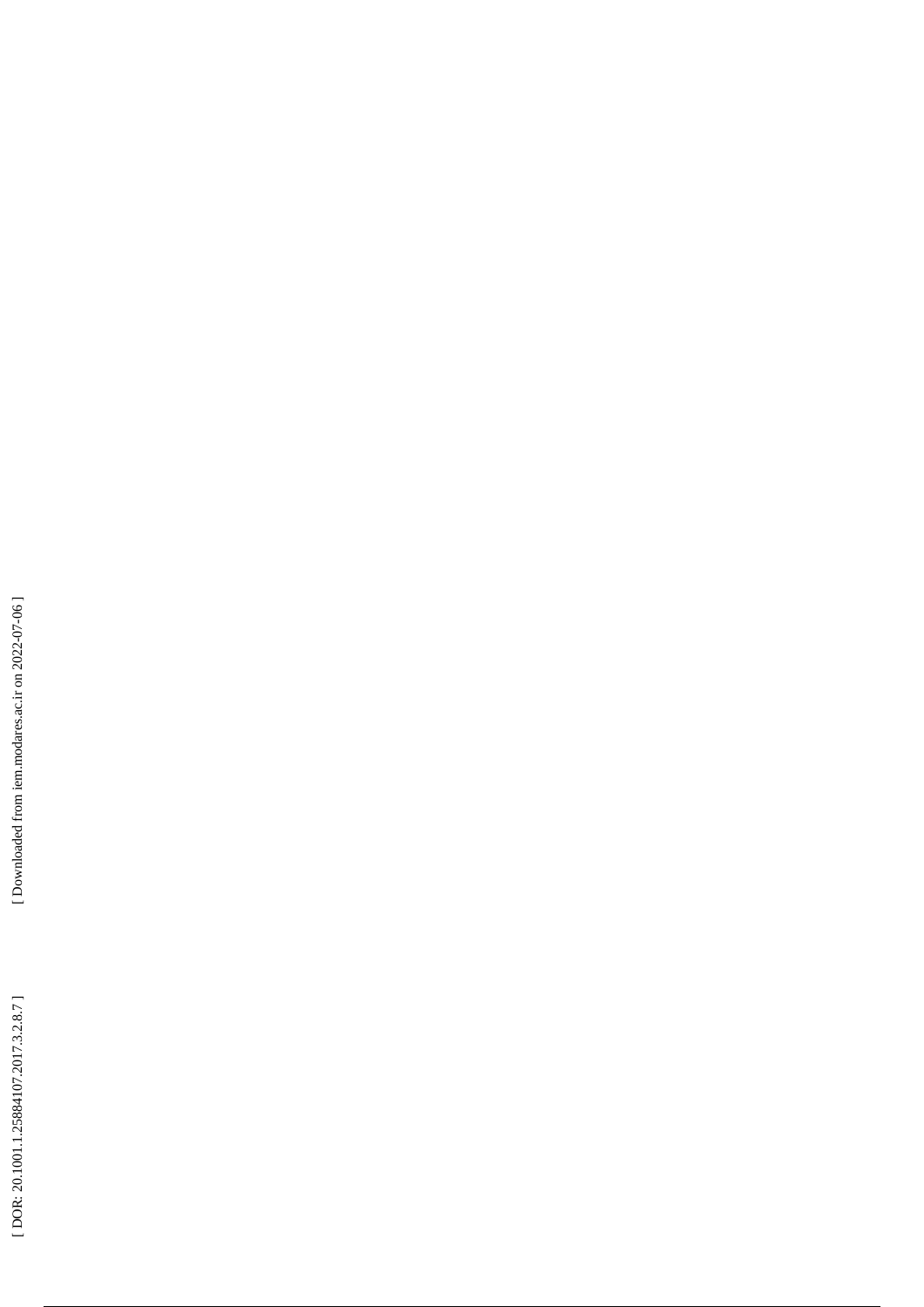|                  |                |                 | magA                        |                                    |                      |                                    |                             |                                    |                                              |
|------------------|----------------|-----------------|-----------------------------|------------------------------------|----------------------|------------------------------------|-----------------------------|------------------------------------|----------------------------------------------|
|                  |                | ${\bf ESBL}$    | Positive(56)                |                                    | <b>Negative (74)</b> |                                    | <b>Total</b>                |                                    | <b>Fisher's Exact</b><br><b>Test P value</b> |
|                  |                |                 | ${\bf N}$                   | $\mathbf{0}_{\mathbf{0}}^{\prime}$ | ${\bf N}$            | $\mathbf{0}_{\mathbf{0}}^{\prime}$ | ${\bf N}$                   | $\mathbf{0}_{\mathbf{0}}^{\prime}$ |                                              |
| Sex              | Male           | <b>Positive</b> | $\ensuremath{\mathfrak{Z}}$ | 9.1                                | $\sqrt{4}$           | 12.5                               | $\overline{7}$              | $10.8\,$                           | 0.708                                        |
|                  |                | <b>Negative</b> | 30                          | 90.9                               | 28                   | 87.5                               | 58                          | 89.2                               |                                              |
|                  | Female         | Positive        | $\,1$                       | 4.3                                | $\sqrt{3}$           | 7.3                                | $\overline{4}$              | 6.3                                | 0.999                                        |
|                  |                | <b>Negative</b> | $22\,$                      | 95.7                               | 38                   | 92.7                               | 60                          | 93.8                               |                                              |
| <b>Situation</b> | patient<br>Out | <b>Positive</b> | $\boldsymbol{0}$            | $0.0\,$                            | $\mathbf{1}$         | 4.0                                | $\mathbf{1}$                | 3.6                                | 0.999                                        |
|                  |                | <b>Negative</b> | $\ensuremath{\mathfrak{Z}}$ | 100.0                              | 24                   | 96.0                               | $27\,$                      | 96.4                               |                                              |
|                  | In patient     | <b>Positive</b> | $\overline{4}$              | $7.5\,$                            | $\sqrt{6}$           | 12.2                               | $10\,$                      | 9.8                                | 0.551                                        |
|                  |                | <b>Negative</b> | 49                          | 92.5                               | 43                   | 87.8                               | 92                          | 90.2                               |                                              |
| Age              | <b>Child</b>   | <b>Positive</b> | $\sqrt{2}$                  | 11.8                               | $\boldsymbol{0}$     | $0.0\,$                            | $\sqrt{2}$                  | $6.5\,$                            | 0.488                                        |
|                  |                | <b>Negative</b> | 15                          | 88.2                               | 14                   | 100                                | 29                          | 93.5                               |                                              |
|                  | Middle<br>aged | Positive        | $\mathbf{1}$                | 3.1                                | $\sqrt{2}$           | 5.4                                | $\ensuremath{\mathfrak{Z}}$ | 4.3                                | 0.999                                        |
|                  |                | <b>Negative</b> | 31                          | 96.9                               | 35                   | 94.6                               | 66                          | 95.7                               |                                              |
|                  | DIO            | <b>Positive</b> | $\mathbf 1$                 | 14.3                               | $\sqrt{5}$           | 21.7                               | $\sqrt{6}$                  | $20.0\,$                           | 0.999                                        |
|                  |                | <b>Negative</b> | $\sqrt{6}$                  | 85.7                               | 18                   | 78.3                               | 24                          | 80.0                               |                                              |
| Specimen         | Çг.<br>ine     | <b>Positive</b> | $\sqrt{2}$                  | 8.3                                | $\overline{4}$       | 10.0                               | $\sqrt{6}$                  | 9.4                                | 0.999                                        |
|                  |                | <b>Negative</b> | $22\,$                      | 91.7                               | 36                   | 90.0                               | 58                          | 90.6                               |                                              |
|                  | <b>Blood</b>   | Positive        | $\sqrt{2}$                  | 16.7                               | $\,1\,$              | 14.3                               | $\mathfrak{Z}$              | 15.8                               | 0.999                                        |
|                  |                | <b>Negative</b> | $10\,$                      | 83.3                               | $\sqrt{6}$           | 85.7                               | $16\,$                      | 84.2                               |                                              |
|                  | <b>Mound</b>   | Positive        | $\boldsymbol{0}$            | $0.0\,$                            | $\,1\,$              | $6.2\,$                            | $\,1\,$                     | 4.2                                | 0.999                                        |
|                  |                | <b>Negative</b> | $8\,$                       | $100.0\,$                          | 15                   | 93.8                               | $23\,$                      | 95.8                               |                                              |
|                  | <b>Others</b>  | Positive        | $\boldsymbol{0}$            | $0.0\,$                            | $\,1\,$              | 9.1                                | $\,1\,$                     | 4.3                                | 0.478                                        |
|                  |                | <b>Negative</b> | $12\,$                      | $100.0\,$                          | $10\,$               | 90.9                               | $22\,$                      | 95.7                               |                                              |

**Table 1. The distribution of** *magA* **gene in the clinical isolates of ESBL -KP and non ESBL -KP .**

Copyright © 2017, Infection, Epidemiology and Medicine; Tarbiat Modares University. This is an open -access article distributed under the terms of the Creative Commons Attribution -Non Commercial 4.0 International License, which permits copy and redistribute the material just in nonco mmercial usages, provided the original work is properly cited.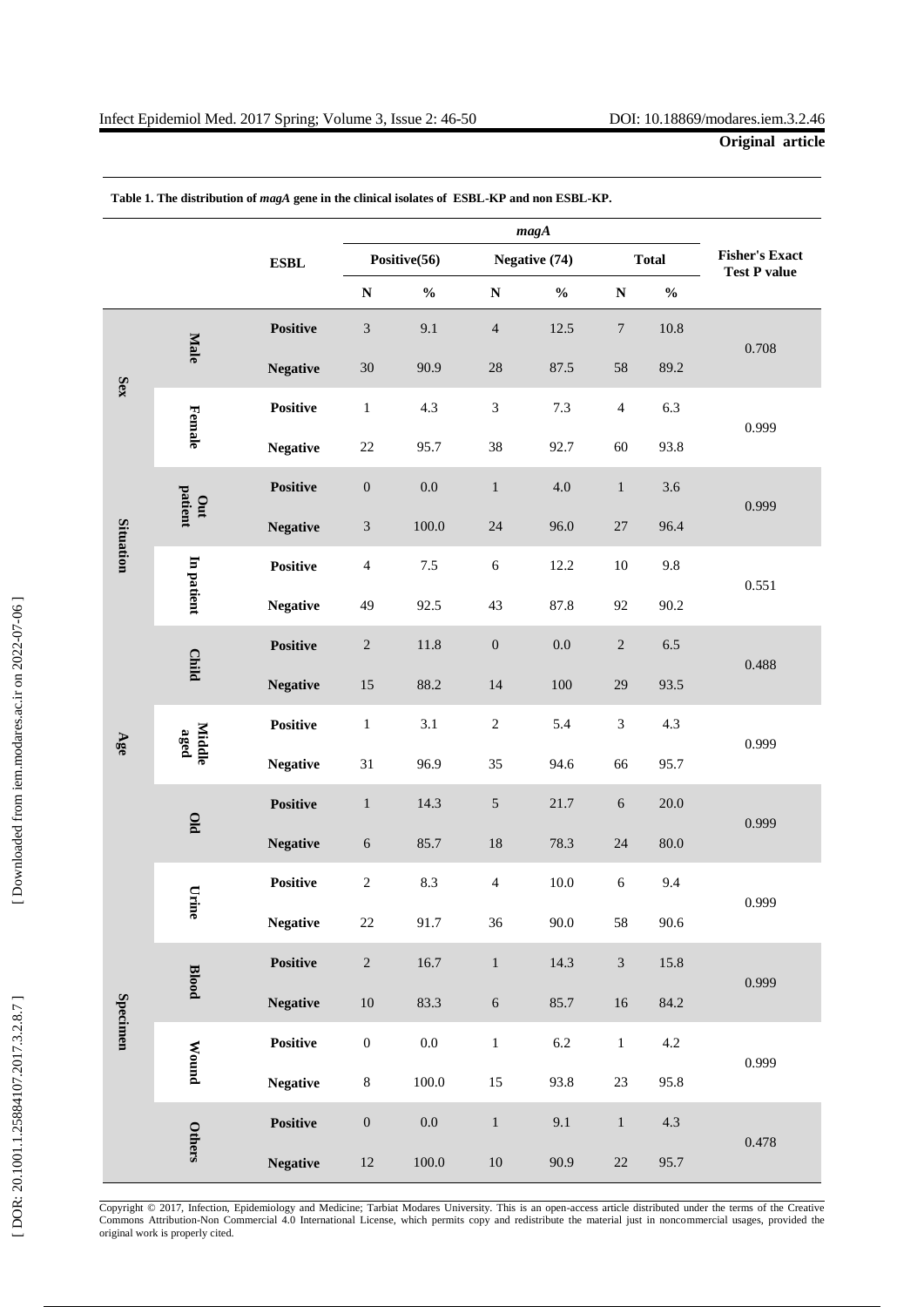

**Figure 2. PCR results for** *magA* **gene. Lane numbers 1, 3, 4 show a 303 bp fragment of** *magA* **gene. Lane numbers 2 was negative for** *magA* **gene. Lane M represents the 100bp DNA size marker. CN: negative control. CP: positive control.**

The present study demonstrated the prevalence rate of *magA* gene among *K. pneumoniae* isolates collected from the Imam Reza hospital in Mashhad, Iran . In our study, all *K. pneumoniae* strains were isolated from patients without pyogenic liver abscess (PLA) syndrome. About 11 strains (8.5%) were positive for *magA* gene , and 3 out of 11 isolates were positive for HV phenotype.

In a study conducted in Ham adan, Iran, 4 out of 105 (3.8%) *K. pneumoniae* isolates were recognized as *magA* gene positive. Among these 4 isolates, 3 isolates were collected from blood samples and one isolate from abscess. Furthermore , more than 60% of the isolates were positive for HV phenotype (17 ). Similar to our study, their finding s showed that 2 isolates were positive for both *magA* and HV phenotype.

In Fang's study conducted in Taiwan, 98% (52 of 53) of the isolates collected from patients with pyogenic liver abscess (PLA) were positive for *magA* gene . Based on the Fang's study, *magA* gene was regarded as the new chromosomal virulence factor in *Klebsiella* isolates responsible for PLA, which could be used as a diagnostic tool. Also, they showed that *magA* is the most significant factor contributing to HV phenotype , which is only found in invasive strains causing PLA (9).

The presence of *magA* gene in non -invasive strains was previously reported in other studies (16, 18 ). Unlike to Fang's report, in present study , 3 out of 11 isolates were positive for HV phenotype. According to the results of other studies in Iran and other countries such as South Korea, Singapore , and North America, *magA* gene -positive isolates could be identified from other cases like sepsis, meningitis, and bacterimia, but in contrast to Fang's studies, these samples included HV<sup>+</sup> and HV<sup>-</sup> phenotypes.

Therefore, containing HV<sup>+</sup> phenotype is not a certain reason for the presence of *magA* gene since the HV<sup>-</sup> phenotype may have *magA* gene too (19-22).

The statistical analysis showed no significant association between the presence of *magA* gene and the production of ESBL. There was also no significant relationship between the presence of *magA* gene and sex, age , and patients ' status (outpatients or inpatients).

#### **6. Conclusion**

Based o n the results of this study, there was no correlation between the presence of *magA* gene and the production of ESBL in *K. pneumoniae* strains isolated from different clinical samples of Imam Reza hospital in Mashhad.

## **Conflict of interests**

The authors declare that there is no conflict of interests regarding the publication of this paper.

#### **Acknowledgements**

This study was supported by the Student Research Committee (SRC), Mashhad University of Medical Sciences, Mashhad, IR Iran.

## **Authors' Contribution**

Nafiseh Izadi, Elnaz Harifi Mood and Mastoureh Momen Heravi: Assistance with performing laboratory tests; ahboubeh Naderi Nasab: conception and design of the study, guarantor of integrity of the entire study; Zahra Meshkat: Obtaining funding for the study, conception and design of the study, guarantor of integrity of the entire study.

# **Funding/support**

This study was supported by Mashhad University of Medical Sciences, Mashhad, Iran (grant No. 910406).

#### **References**

- 1. Podschun R, Ullmann U. Klebsiella spp. as nosocomial pathogens: epidemiology, taxonomy, typing methods, and pathogenicity factors. Clin Microbiol Rev. 1998 Oct;11(4):589 -603. PubMed PMID: 9767057. Pubmed Central PMCID: 88898. Epub 1998/10/10. eng.
- Frazee BW, Hansen S, Lambert L. Invasive infection with hypermucoviscous Klebsiella pneumoniae: multiple cases presenting to a single emergency department in the United States. Annals of emergency medicine. 2009 May;53(5):639 -42. PubMed PMID: 19135282.
- 3. Sobirk SK, Struve C, Jacobsson SG. Primary Klebsiella pneumoniae Liver Abscess with Metastatic Spread to Lung and Eye, a North -European Case Report of an Emerging Syndrome. The open microbiology journal. 2010;4:5 -7. PubMed PMID: 20448814. Pubmed Central PMCID: 2864426.
- 4. Okano H, Shiraki K, Inoue H, Kawakita T, Yamamoto N, Deguchi M, et al. Clinicopathological analysis of liver abscess in Japan. International journal of molecular medicine. 2002 Nov;10(5):627 -30. PubMed PMID: 12373305.
- 5. Turton JF, Englender H, Gabriel SN, Turton SE, Kaufmann ME, Pitt TL. Genetically similar isolates of Klebsiella pneumoniae serotype K1 causing liver abscesses in three continents. Journal of medical microbiology. 2007 May;56(Pt 5):593 -7. PubMed PMID: 17446279.
- 6. Fang CT, Lai SY, Yi WC, Hsueh PR, Liu KL, Chang SC. Klebsiella pneumoniae genotype K1: an emerging pathogen that causes septic ocular or central nervous system complications from pyogenic liver abscess. Clinical infectious diseases : an official publication of the Infectious Diseases Society of America. 2007 Aug 1;45(3):284 -93. PubMed PMID: 17599305.
- 7. Liu YC, Cheng DL, Lin CL. Klebsiella pneumoniae liver abscess associated with septic endophthalmitis. Archives of internal medicine. 1986 Oct;146(10):1913 -6. PubMed PMID: 3532983.
- Lee CH, Leu HS, Wu TS, Su LH, Liu JW. Risk factors for spontaneous rupture of liver abscess caused by Klebsiella pneumoniae. Diagnostic microbiology and infectious disease. 2005 Jun;52(2):79 -84. PubMed PMID: 15964493.
- 9. Fang CT, Chuang YP, Shun CT, Chang SC, Wang JT. A novel virulence gene in Klebsiella pneumoniae strains causing primary liver abscess and septic metastatic complications. The Journal of experimental medicine. 2004 Mar 1;199(5):697 -705. PubMed PMID: 14993253. Pubmed Central PMCID: 2213305.
- 10. Tsay RW, Siu LK, Fung CP, Chang FY. Characteristics of bacteremia between community -acquired and nosocomial Klebsiella pneumoniae infection: risk factor for mortality and the impact of capsular serotypes as a herald for community -acquired infection. Archives of internal medicine. 2002 May 13;162(9):1021 -7. PubMed PMID: 11996612.
- 11. Lin J -C, Siu L, Fung C -P, Yeh K -M, Chang F -Y. Nosocomial liver abscess caused by extended -spectrum beta -lactamase -producing Klebsiella pneumoniae. Journal of Clinical Microbiology. 2007;45(1):266 -9.
- 12. Ben -Ami R, Rodriguez -Bano J, Arslan H, Pitout JD, Quentin C, Calbo ES, et al. A multinational survey of risk factors for infection with extended spectrum beta -lactamase -producing enterobacteriaceae in nonhospitalized

DOR: 20.1001.1.25884107.2017.3.2.8.7